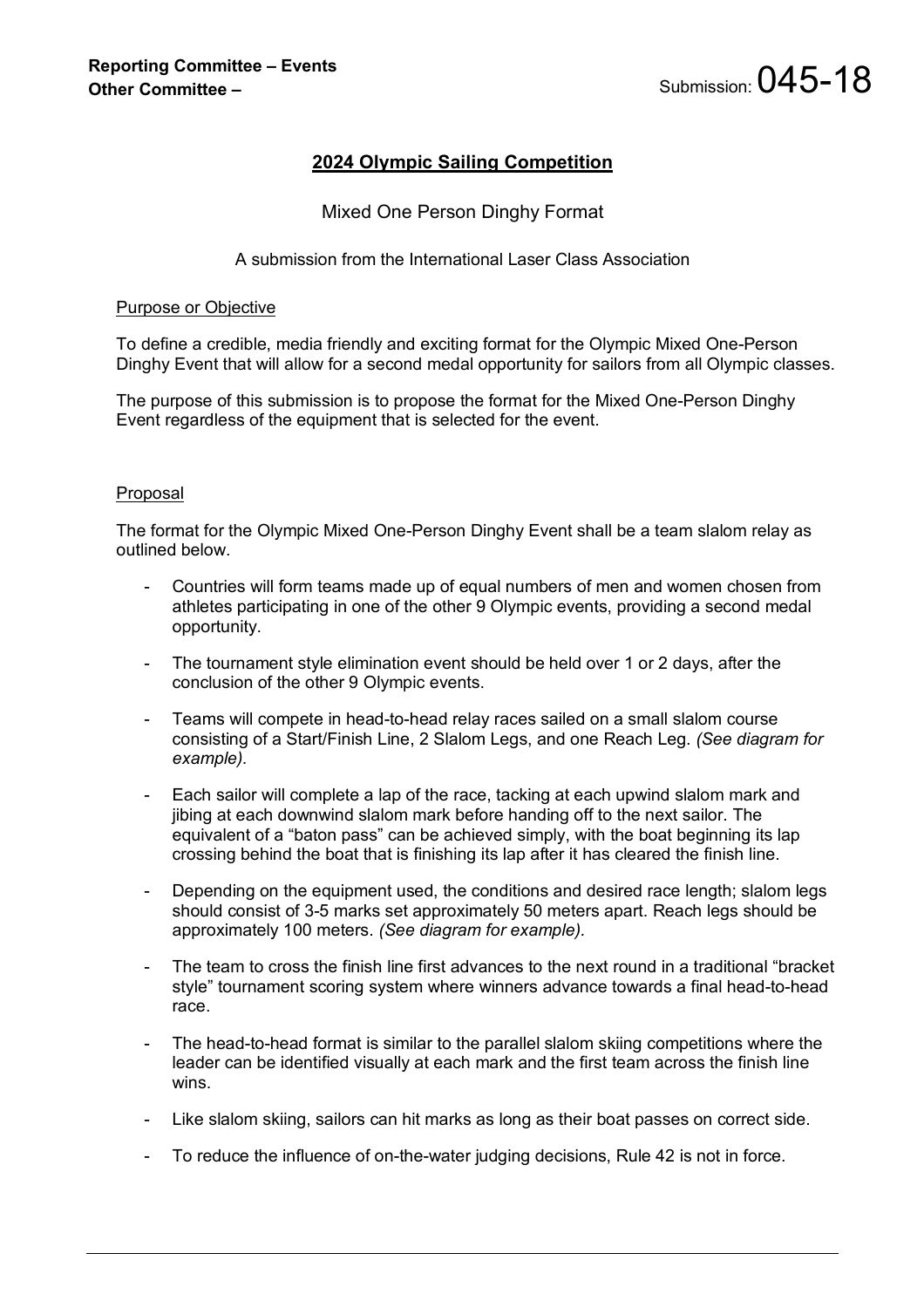- The course shall be positioned as close to shore as feasible to maximize spectator appeal and provide ease of access for television coverage and commentary.
- The number of laps and the size of the course can be configured to produce short, "media friendly" races that fit with established commercial television program requirements.
- With short races and knock-out tournament style scoring, competition lengths as short as one day are feasible so as not to interfere with schedule of the other 9 events.
- The details of the format (i.e. number of marks, distance between marks, number of laps sailed, number team members etc.) can be modified to meet any number of objectives including television timing, wind or current conditions, number of competition days, number of athletes etc.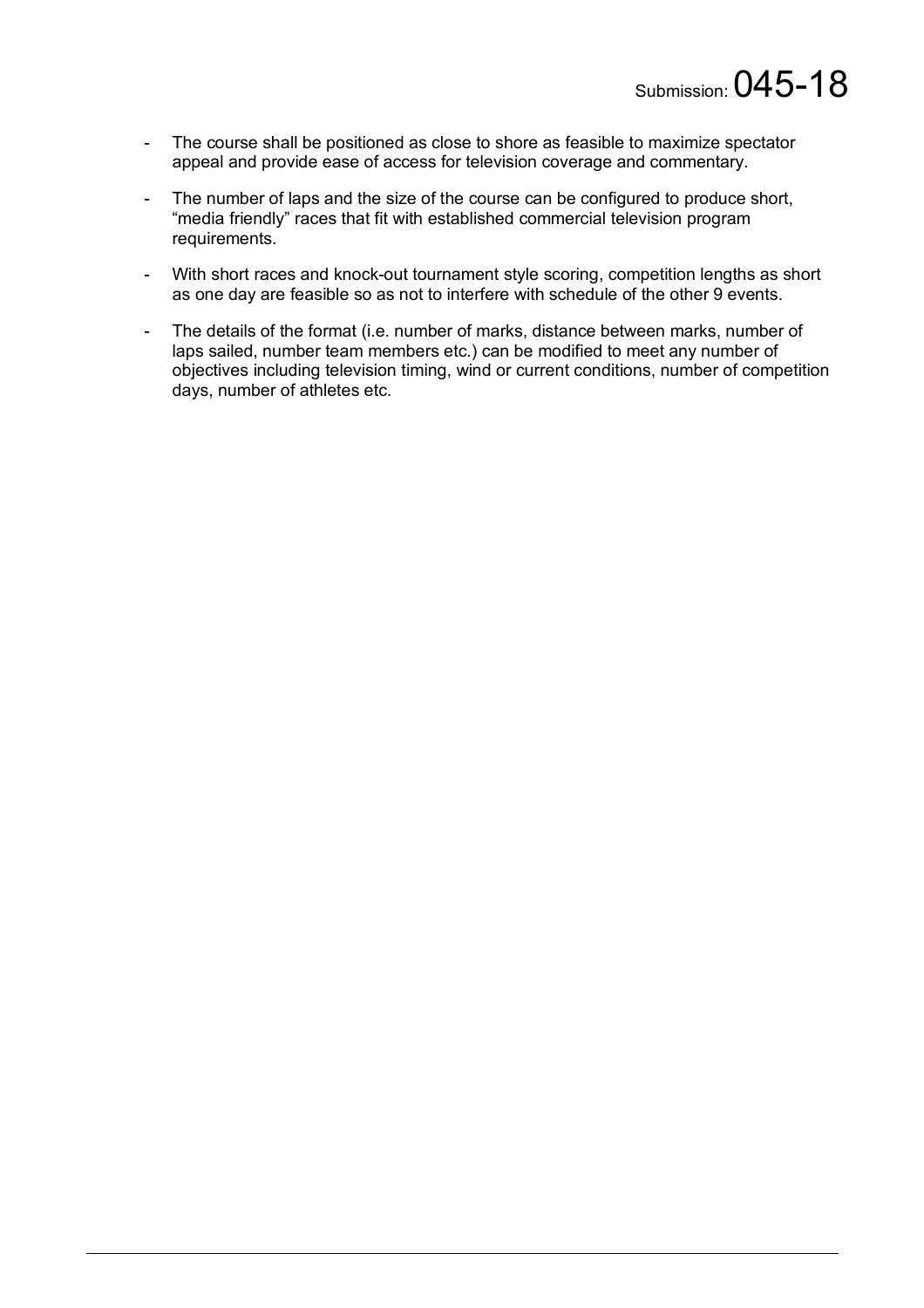

(Diagram not to scale. The diagrams are examples for descriptive purposes and the actual course configuration can vary to accommodate conditions and timing considerations.)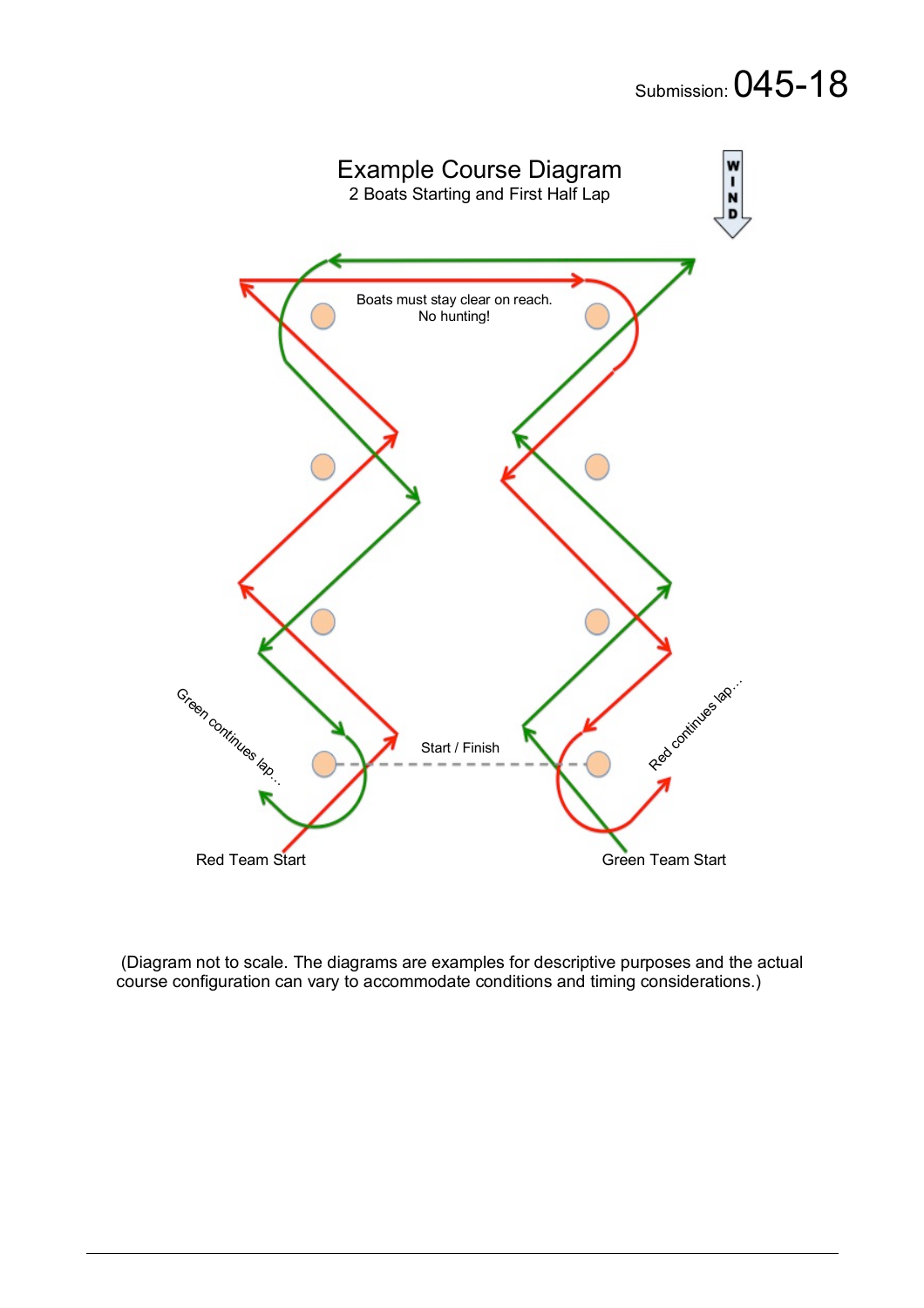![](_page_3_Figure_1.jpeg)

(Not to scale. The diagrams are examples for descriptive purposes and the actual course configuration can vary to accommodate conditions and timing considerations.)